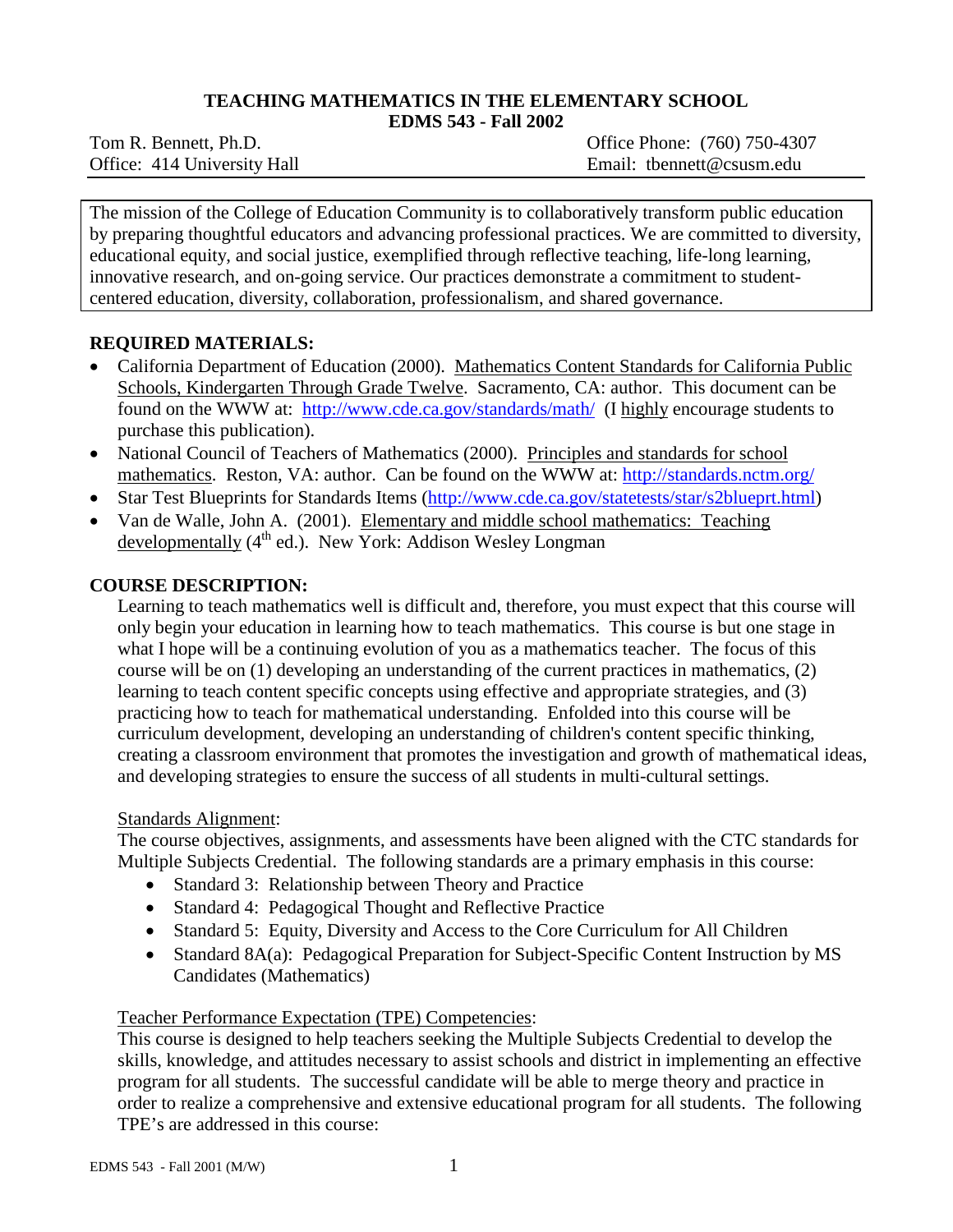Primary Emphasis:

- TPE 1a-Subject Specific Pedagogical Skills for MS Teaching (Mathematics)
- TPE 2-Monitoring Student Learning During Instruction
- TPE 3-Interpretation and Use of Assessments
- TPE 4-Making Content Accessible
- TPE 6a-Developmentally Appropriate Practices in Grades K-3
- TPE 6b-Developmentally Appropriate Practices in Grades 4-8
- TPE 8-Learning About Students

## Secondary Emphasis:

- TPE 5-Student Engagement
- TPE 6d-Developmentally Appropriate Practices for Special Education
- TPE 7-Teaching English Learners
- TPE 9-Instructional Planning
- TPE 10-Instructional Time
- TPE 11-Social Environment
- TPE 13-Professional Growth

## **KEY ASSIGNMENTS**:

- Reading Reflections (21%) Each week students will write a "meaningful" one page reflection on the articles assigned to be read for that week. These reflections should clearly articulate your thoughts **on the articles** and discuss how you might **specifically apply** what you learned from the articles as a teacher in the classroom.
- Student Interviews (24%) You and one of your classmates will conduct a series of four different student interviews based on questions provided in class. For each interview, you will pose mathematical problems to any one student at a predetermined grade level. The purpose is to get you to begin thinking about students' mathematical understanding, to learn how to effectively pose questions and interpret the meaning of students' answers, and to provide you with an opportunity to interact with students.
- Mathematical Resources  $&$  Lesson (35%)– Working in small groups, your team will first compile resources on a predetermined mathematical topic (20%) and then design a lesson that you will present in an elementary class (or ours as if we were your students) (15%). The purpose of this activity is to help you learn how to design effective mathematical activities, to provide you with an opportunity to begin compiling mathematical resources, and to provide an opportunity for you to practice teaching mathematics.
- Curriculum Assignment (20%)– Students will review the mathematics curriculum currently being used in their classroom (e.g., a textbook) at one grade level and write a short paper that investigates the curriculum alignment with the CA Content Standards and current high stakes assessments. Students will also provide their general thoughts and concerns related to the curriculum (e.g., how the curriculum might need to be altered to make strong connections between mathematical concepts and procedures).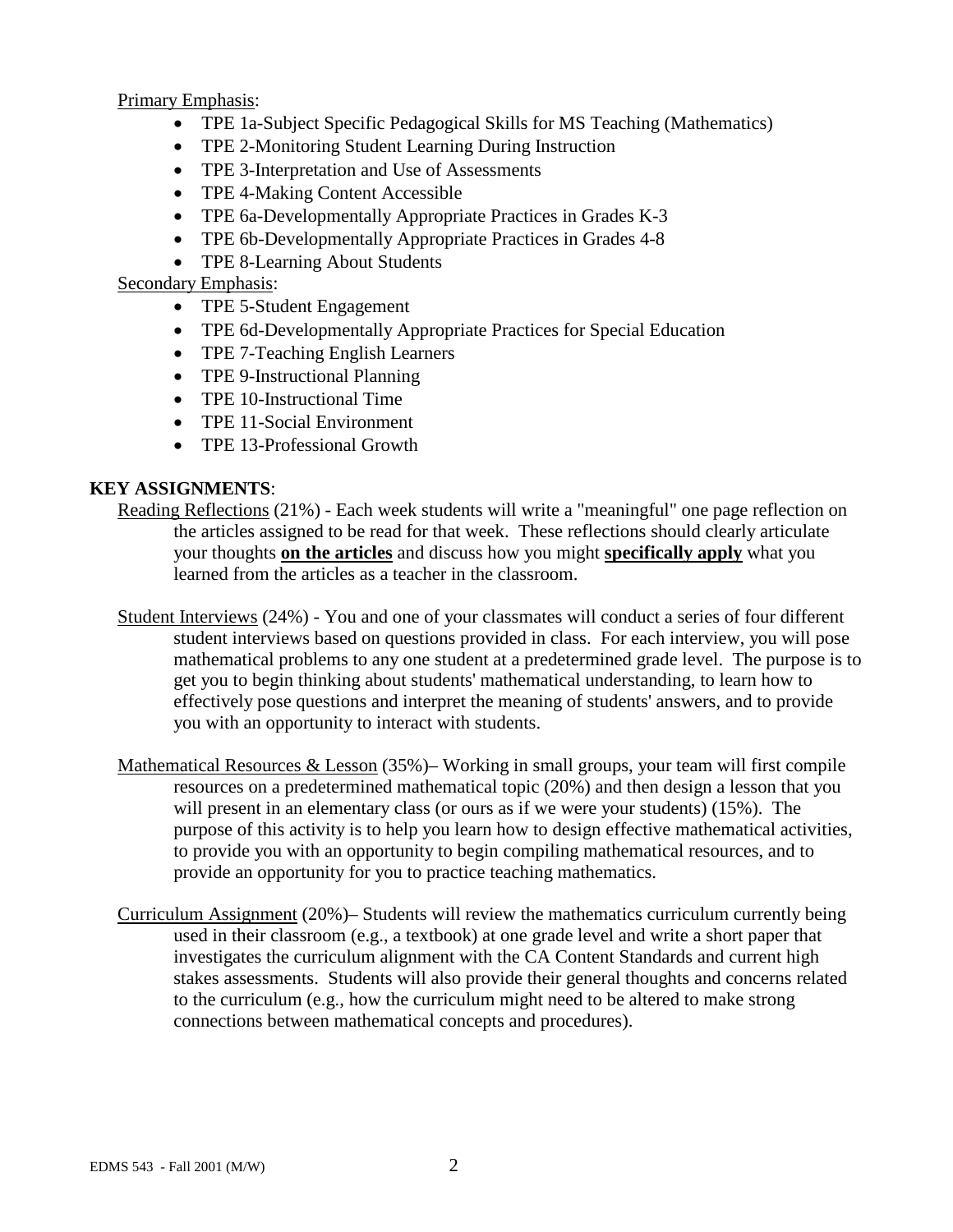#### **GRADING SCALE:**

Grades will be based on the following grading scale:

A..............90 -100% B..............80 - 89% C..............70 - 79% D..............60 - 69% F..............Below 60%

### **AUTHORIZATION TO TEACH ENGLISH LEARNERS**:

This credential program has been specifically designed to prepare teachers for the diversity of languages often encountered in California public school classrooms. The authorization to teach English learners is met through the infusion of content and experiences within the credential program, as well as additional coursework. Students successfully completing this program receive a credential with authorization to teach English learners.

## **STUDENTS WITH DISABILITIES REQUIRING REASONABLE ACCOMMODATIONS:**

Students are approved for services through the Disabled Student Services Office (DSS). This office is located in Craven Hall 5205, and can be contacted by phone at (760) 750-4905, or TTY (760) 750-4909. Students authorized by DSS to receive reasonable accommodations should meet with their instructor during office hours or, in order to ensure confidentiality, in a more private setting.

#### **ATTENDANCE POLICY:**

The attendance policy of the College of Education: Due to the dynamic and interactive nature of course in the COE, all students are expected to attend all classes and participate actively. At a minimum, students must attend more than 80% of class time, or s/he may not receive a passing grade for the course at the discretion of the instructor. If you miss two class sessions or are late (or leave early) more than three sessions, you cannot receive a grade of "A". If you miss three class sessions, your highest possible grade is a "C+". Should you have extenuating circumstances, contact the instructor as soon as possible. Please discuss with me any extenuating circumstances that will cause you to miss class prior to your absence. Attendance will be taken at each class session. Furthermore, grades on assignments turned in late will be lowered unless **prior arrangements** have been made with the instructor.

#### **PLAGIARISM AND CHEATING:**

Please be sure to read and understand the university policy on plagiarism and cheating as it will be strictly enforced. Academic dishonestly will not be tolerated and will result in a failing grade for this course and will be reported to the University.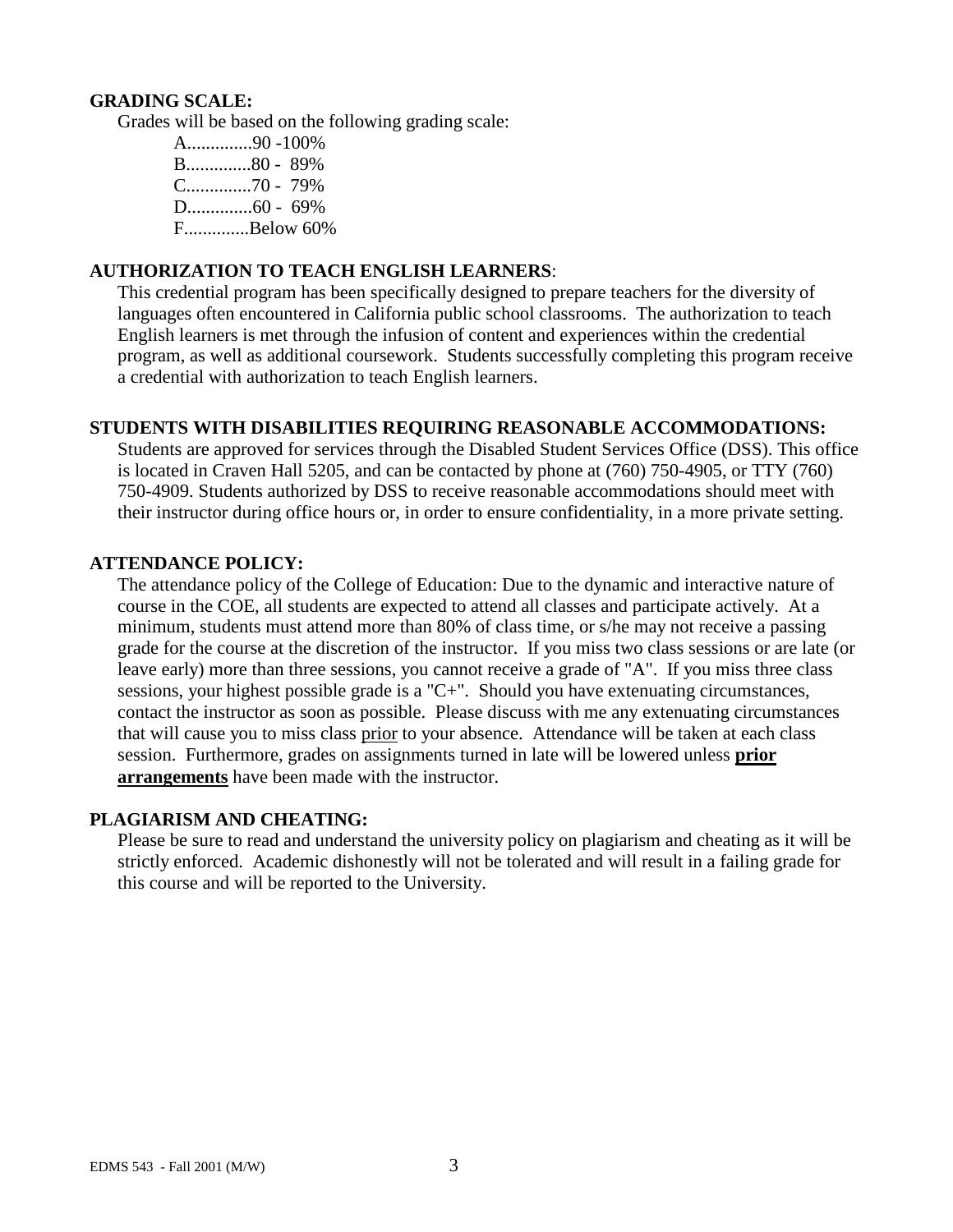# **CROSSCULTURAL, LANGUAGE, AND ACADEMIC DEVELOPMENT (CLAD) COMPETENCIES**

| <b>TEST 1: LANGUAGE</b>                                                       | <b>TEST 2: METHODOLOGY</b>                                      | <b>TEST 3:</b>                                                        |
|-------------------------------------------------------------------------------|-----------------------------------------------------------------|-----------------------------------------------------------------------|
| <b>STRUCTURE</b>                                                              | OF BILINGUAL, ENGLISH                                           | <b>CULTURE</b>                                                        |
| <b>AND</b>                                                                    | <b>LANGUAGE DEVELOPMENT,</b>                                    | <b>AND</b>                                                            |
| <b>FIRST- AND SECOND-</b>                                                     | <b>AND</b>                                                      | <b>CULTURAL DIVERSITY</b>                                             |
| <b>LANGUAGE DEVELOPMENT</b>                                                   | <b>CONTENT INSTRUCTION</b>                                      |                                                                       |
|                                                                               |                                                                 |                                                                       |
| I. Language Structure and Use:                                                | I. Theories and Methods of Bilingual                            | I. The Nature of Culture                                              |
| <b>Universals and Differences</b>                                             | <b>Education</b>                                                |                                                                       |
| (including the structure of English)                                          |                                                                 |                                                                       |
| A. The sound systems of language<br>(phonology)                               | A. Foundations                                                  | A. Definitions of culture                                             |
| <b>B.</b> Word formation (morphology) *                                       | <b>B.</b> Organizational models: What works<br>for whom?        | <b>B.</b> Perceptions of culture                                      |
| C. Syntax *                                                                   | C. Instructional strategies *                                   | C. Intragroup differences (e.g.,<br>ethnicity, race, generations, and |
|                                                                               |                                                                 | micro-cultures)                                                       |
| D. Word meaning (semantics) *                                                 | II. Theories and Methods for                                    | D. Physical geography and its effects                                 |
|                                                                               | <b>Instruction In and Through English</b>                       | on culture                                                            |
|                                                                               | A. Teacher delivery for both English                            |                                                                       |
| E. Language in context *                                                      | language development and content<br>instruction *               | E. Cultural congruence                                                |
| F. Written discourse *                                                        | B. Approaches with a focus on English<br>language development * | II. Manifestations of Culture:<br><b>Learning About Students</b>      |
| G. Oral discourse *                                                           | C. Approaches with a focus on                                   | A. What teachers should learn about                                   |
|                                                                               | content area instruction (specially                             | their students *                                                      |
|                                                                               | designed academic instruction                                   |                                                                       |
|                                                                               | delivered in English) *                                         |                                                                       |
| H. Nonverbal communication *                                                  | D. Working with paraprofessionals *                             | B. How teachers can learn about their<br>students *                   |
| II. Theories and Factors in First- and                                        | III. Language and Content Area                                  | C. How teachers can use what they                                     |
| <b>Second-Language Development</b>                                            | <b>Assessment</b>                                               | learn about their students                                            |
|                                                                               |                                                                 |                                                                       |
| A. Historical and current theories and                                        |                                                                 | (culturally responsive pedagogy)*                                     |
| models of language analysis that<br>have implications for second-             |                                                                 |                                                                       |
|                                                                               | A. Purpose                                                      | III. Cultural Contact                                                 |
|                                                                               |                                                                 |                                                                       |
| language development and                                                      |                                                                 |                                                                       |
| pedagogy                                                                      |                                                                 |                                                                       |
| <b>B.</b> Psychological factors affecting first-                              | B. Methods *                                                    | A. Concepts of cultural contact                                       |
| and second-language development<br>C. Socio-cultural factors affecting first- | C. State mandates                                               | <b>B.</b> Stages of individual cultural contact                       |
| and second-language development                                               |                                                                 |                                                                       |
| D. Pedagogical factors affecting first-                                       | D. Limitations of assessment *                                  | C. The dynamics of prejudice                                          |
| and second-language development                                               |                                                                 |                                                                       |
| E. Political factors affecting first- and                                     | E. Technical concepts *                                         | D. Strategies for conflict resolution                                 |